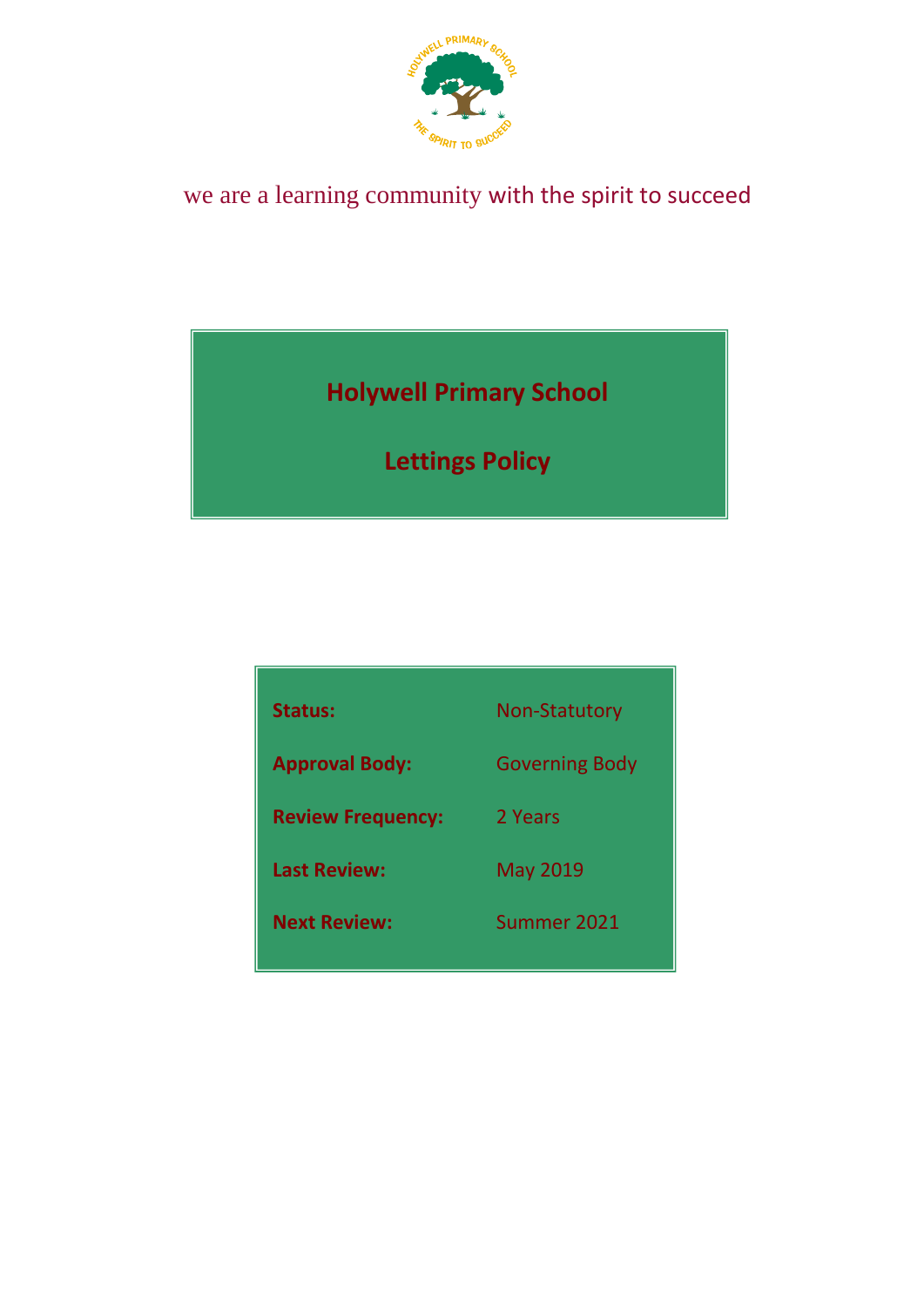

## **Lettings Policy**

## **1. Purpose**

The purpose of this policy is to ensure that the most effective use is made of the school premises. We believe that our school should be a centre for lifelong learning and a resource for parents and the wider community. We recognise that the facilities could generate resources for the school. This policy sets out and the criteria for making decisions on requests for use by external organisations and the process for setting up and managing hire agreements.

#### **2. Roles and responsibilities of Headteacher and Governing Body**

#### 2.1 The **Headteacher** will:

- consult with the Governing Body on requests for bookings
- recommend annual rates for letting at the beginning of each school year for agreement by the Governing Body.
- 2.2 The **Governing Body**, with advice from the Headteacher, will:
	- balance the desire to generate income against the desire to support "worthy" groups within the community.
	- set annual rates for lettings.
	- consider requests for bookings and approve hirings which meet the school's criteria.
	- take a positive approach to enhancing learning opportunities for the whole school community through promoting community use of the school.
	- ensure that use by external organisations does not degrade the standards of the facilities to the extent that they are no longer suitable for use by pupils.
	- consider issues of political balance.
	- consider the implications of all requests received for the health, safety and security of pupils and staff.
	- consider the implications for workload of all staff of any decisions it makes.

## **3. Arrangements for monitoring and evaluation**

- 3.1 The Headteacher will provide an annual report to the Governing Body setting out details of lettings during the year and the net profit from such activities.
- 3.2 Issues that required intervention by the Headteacher will be noted, together with the action taken and the outcome. The Governing Body will consider whether the additional use of the school premises is achieving the purposes set out at the start of this policy.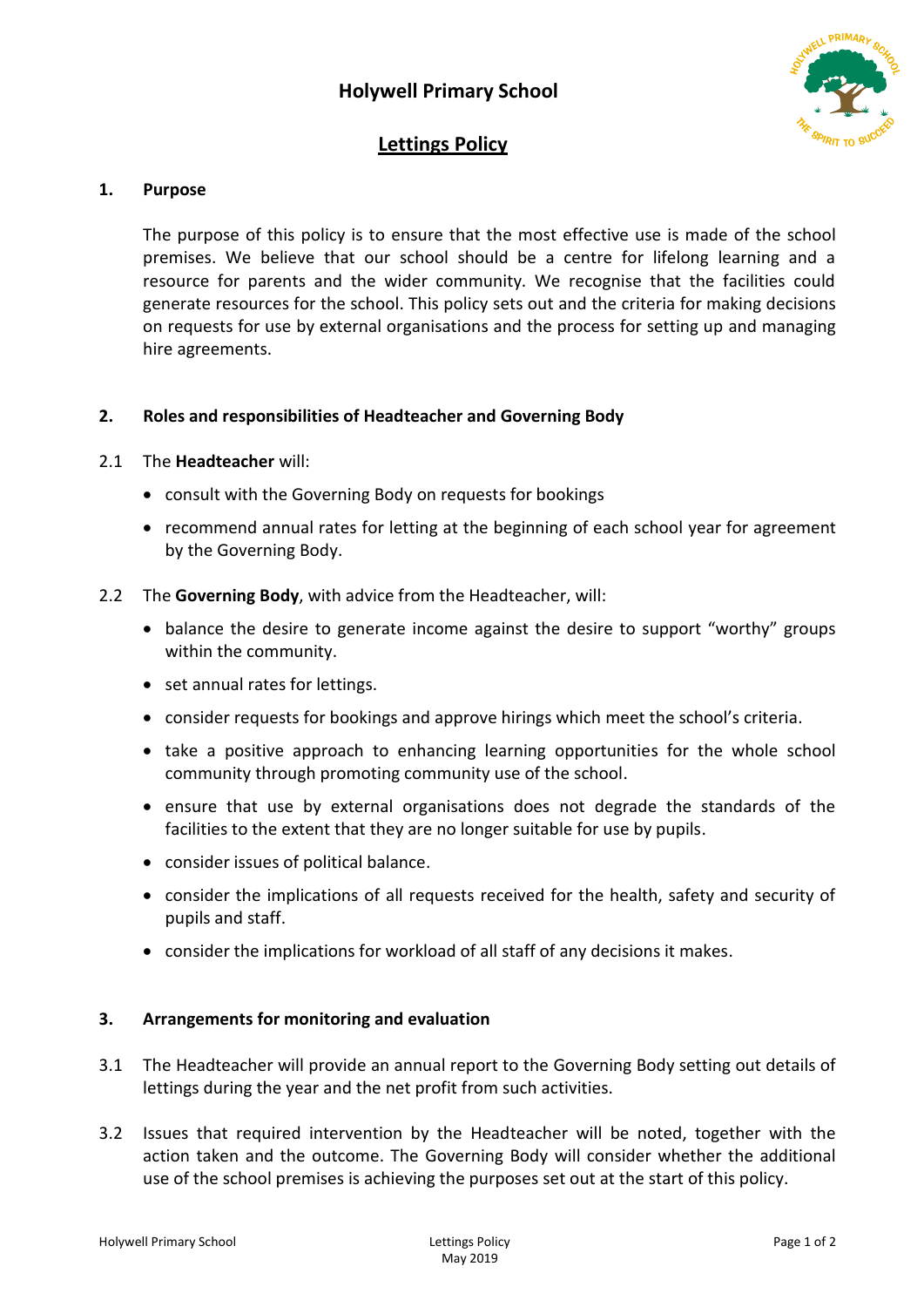## **4. Rates for letting, terms of payment and cancellation charges**

- 4.1 Rates for letting will be agreed at the time of the request in line with agreed annual rates.
- 4.2 Unless otherwise agreed, 50% of the total cost must be paid within fourteen days following the date of the booking or a minimum of thirty days prior to the letting, whichever is sooner and the remaining 50% two days prior to the letting.
- 4.3 Should the letting be cancelled less than 30 days prior to the date agreed, a surcharge of 50% of the total cost will be applied.
- 4.4 The hirer will be required to provide a £100 cash deposit to cover the cost of any damage or cleaning following the letting.

#### **5. Insurance**

All hires must be covered by public liability insurance. The school may take insurance out on the hirer's behalf through the county council's insurance section and the cost per hire will be 10% of the hiring charge with a minimum being £1.00. This fee will be added to the booking charge. Hirers may take out their own insurance and it is the condition of hire that this should provide for:-

- $•$   $f2$  million cover
- 3<sup>rd</sup> party and public liability cover
- Loss or damage to premises or content

#### **6. Evacuation Procedures**

Hirers must ensure that evacuation procedures in the event of an emergency are explained to visitors at the start of the session. Fire exit doors must be kept clear at all times and it must be possible to evacuate the building within a reasonable period of time in all circumstances.

#### **7. Use of Kitchen**

Use of the school kitchen will be by prior consultation with the school cook. Hirers must comply with:-

- The Food Safety Act, 1990
- Guidelines for the safe preparation of food for consumption at the events using county procedures
- Guidelines for the use of the school kitchen

## **8. Documentation**

Parties interested in hiring the premises will be required to complete the following application form. The school will agree the terms and conditions of the hire and set these out in writing.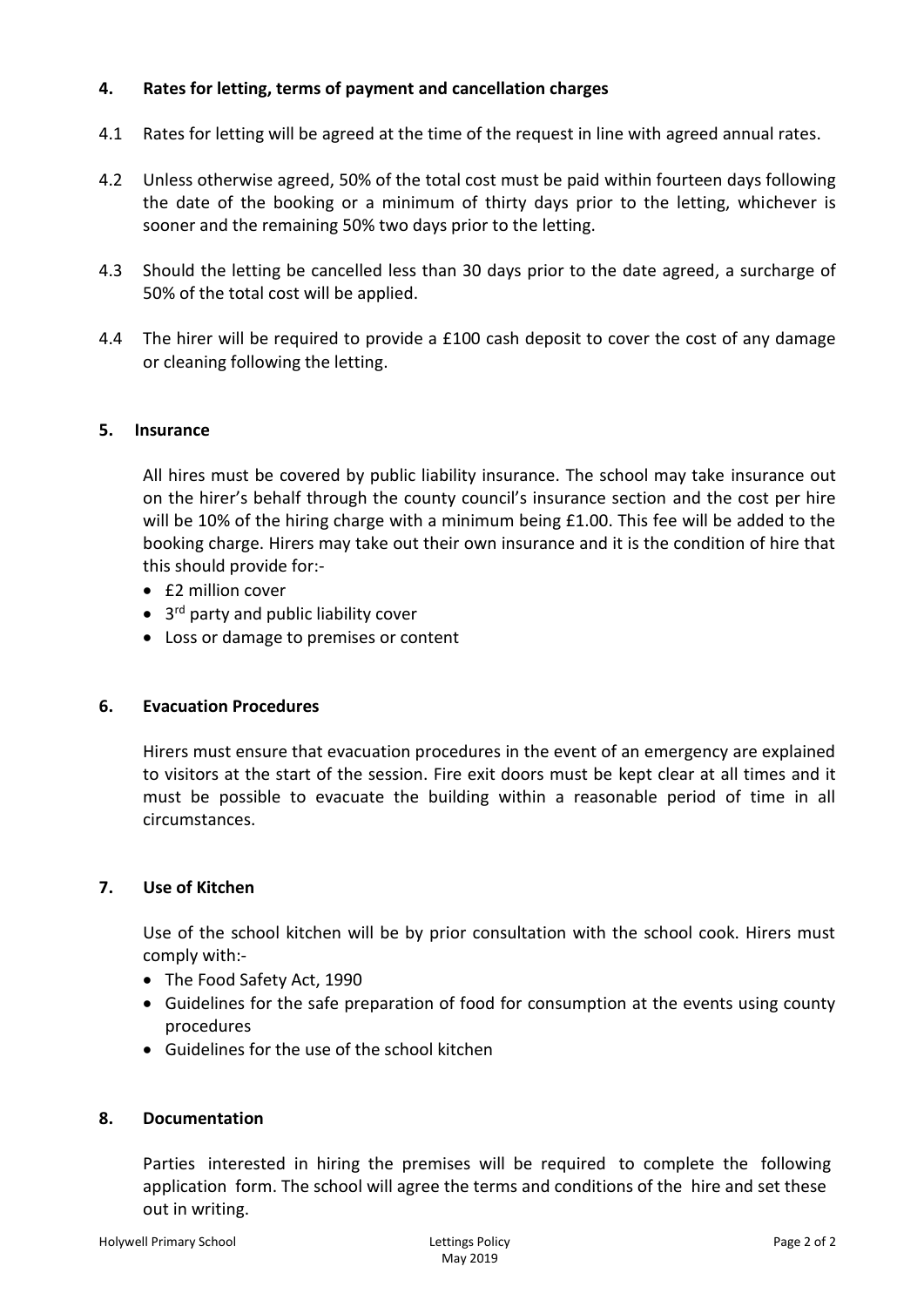| We are a learning community with the spirit to succeed<br><b>Holywell Primary School</b><br>Tolpits Lane, Watford, Herts, WD18 6LL<br>Tel: 01923 225188 Fax: 01923 440408 email: admin@holywell.herts.sch.uk<br>Headteacher: Mr Coert van Straaten |                                                           |  |  |                                        |  |  |
|----------------------------------------------------------------------------------------------------------------------------------------------------------------------------------------------------------------------------------------------------|-----------------------------------------------------------|--|--|----------------------------------------|--|--|
|                                                                                                                                                                                                                                                    |                                                           |  |  |                                        |  |  |
|                                                                                                                                                                                                                                                    |                                                           |  |  |                                        |  |  |
|                                                                                                                                                                                                                                                    |                                                           |  |  |                                        |  |  |
|                                                                                                                                                                                                                                                    |                                                           |  |  |                                        |  |  |
|                                                                                                                                                                                                                                                    |                                                           |  |  |                                        |  |  |
|                                                                                                                                                                                                                                                    |                                                           |  |  |                                        |  |  |
| Facilities required: $\Box$ Classroom $\Box$ Hall $\Box$ Kitchen $\Box$ Annexe $\Box$ Field $\Box$ Parking                                                                                                                                         |                                                           |  |  |                                        |  |  |
| Please list all session dates for the term:<br>1)<br>2)<br>3)<br>4)<br>5)<br>7)                                                                                                                                                                    | 8)<br>9)<br>10)<br>11)<br>12)<br>13)                      |  |  | 14)<br>15)<br>16)<br>17)<br>18)<br>19) |  |  |
| Payment Method: □ Cheque □ Bank Transfer                                                                                                                                                                                                           |                                                           |  |  |                                        |  |  |
| Amount of cash deposit: £                                                                                                                                                                                                                          |                                                           |  |  |                                        |  |  |
| Do you have Public Liability Insurance:- □ Yes □ No                                                                                                                                                                                                |                                                           |  |  |                                        |  |  |
|                                                                                                                                                                                                                                                    |                                                           |  |  |                                        |  |  |
| Policy Number: ___________________________                                                                                                                                                                                                         |                                                           |  |  |                                        |  |  |
|                                                                                                                                                                                                                                                    | Policy End Date:<br><u> 1980 - Jan Barbarat, martin a</u> |  |  |                                        |  |  |

*NB: The hirer must be covered by Public Liability Insurance. Where the hirer holds a Public Liability Insurance policy, a copy of the Cover Note must be provided to the school prior to the hiring.*